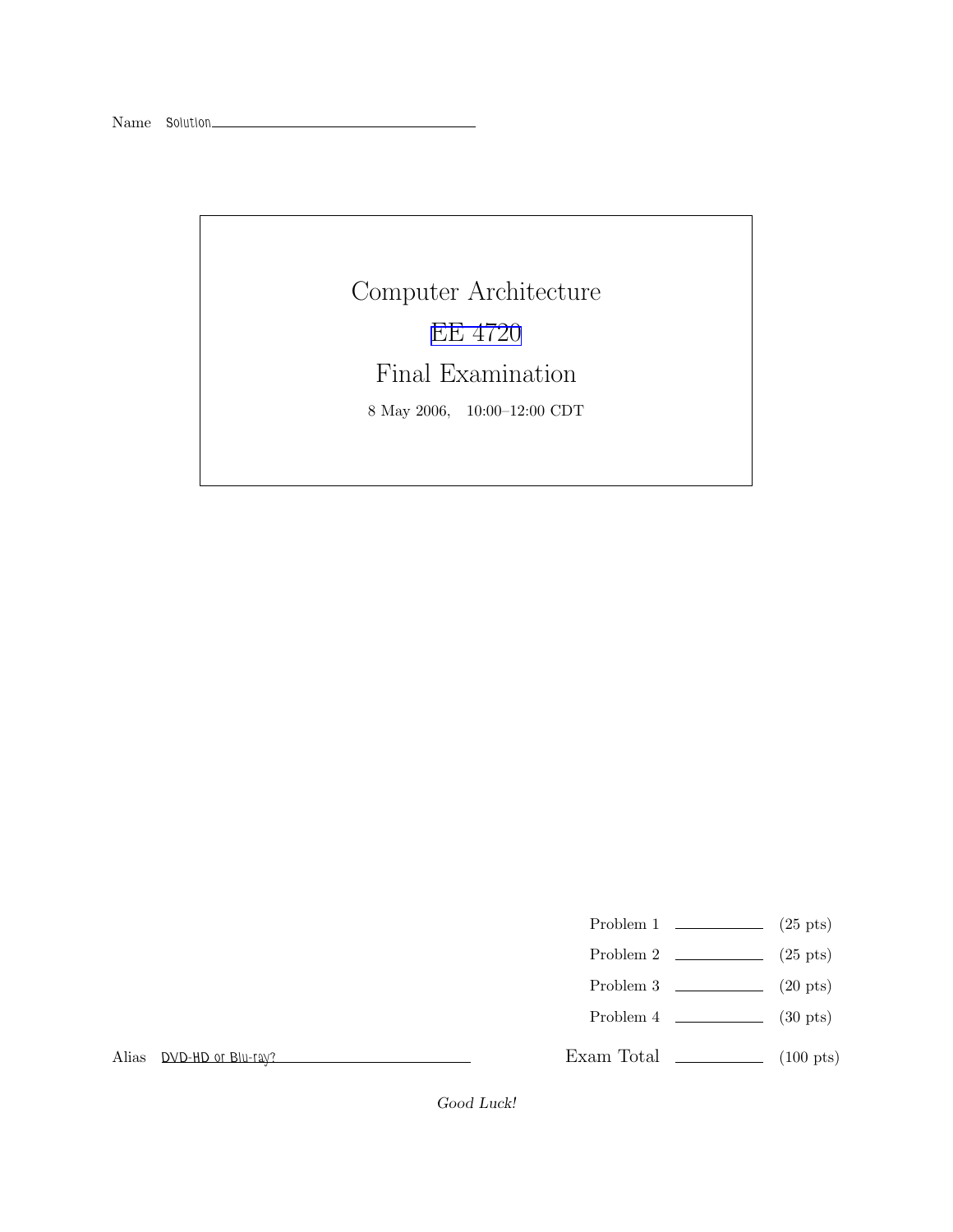Problem 1: The execution of code on a dynamically scheduled scalar MIPS implementation using Method 3 (the only one covered in class) is shown below. Beneath the diagram are signal labels, for example, ID:dst. (25 pts)

(a) On the next page show the values of the signals at the cycles they are used.

- Some values are shown, they are needed to determine other values.
- All values can be determined.
- Ignore the distinction between integer and FP registers.
- The free list contents at cycle zero is shown on the lower right-hand side of the figure on the next page.

Solution appears on next page in blue. The values of ID:rsPR in cycles 1 and 3 (appearing in the problem, not just the solution) tell us that register f2 is initially mapped to physical register 56, f4 is initially mapped to physical register 63, r5 is initially mapped to physical register 30, and  $r6$  is initially mapped to physical register 54.

Because they are not written in the code fragment the mappings for f4 and r6 don't change. Registers f2 and r5 get new mappings, the physical registers are taken from the free list.

The ID:dst row shows an "r" or "f" in addition to the register number. In a real implementation there might be separate maps for integer and floating point registers. If not, a bit might be used to indicate whether the register is floating point.



Tables for answer on next page.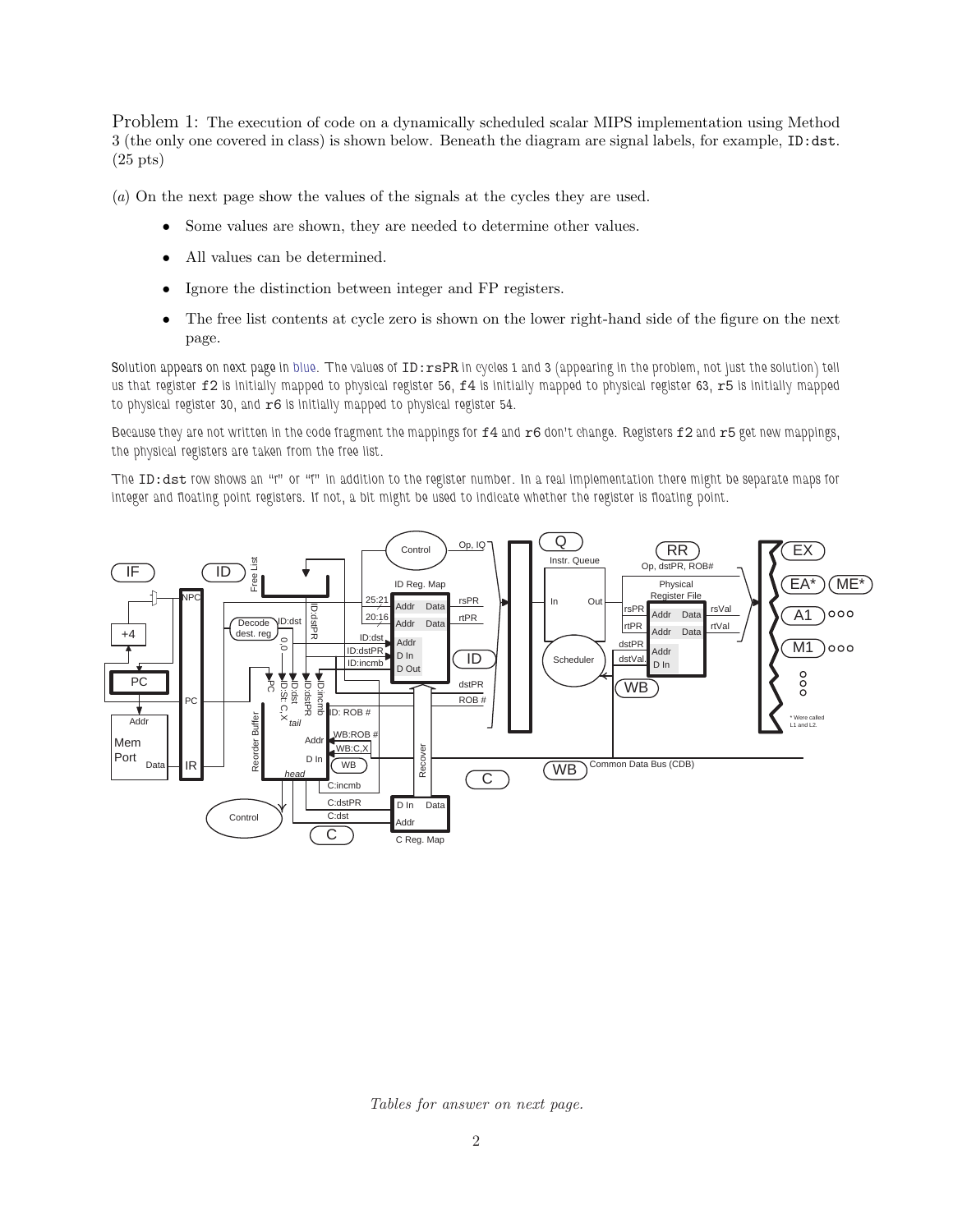

3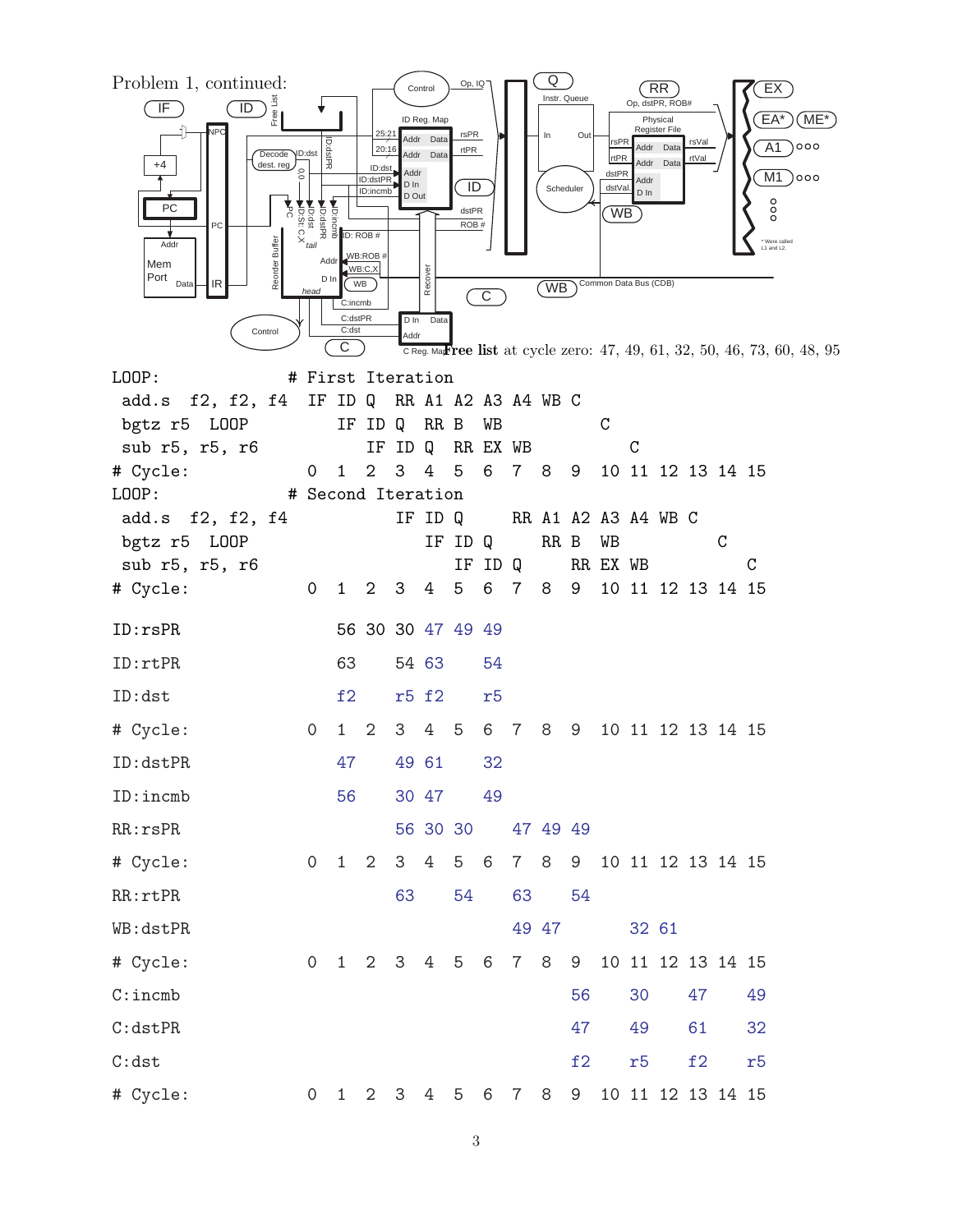

Problem 1, continued: The diagram below is for the same code on the same system as the previous part, except now three iterations are shown.

(b) What is the CPI for a large number of iterations? Hint: It's not 1.

# $\nabla$  CPI?

The quick, common sense way to solve this problem is to note that each add.s will start right after the completion of the add.s in the previous iteration and the add.s will commit in the cycle after WB (since the sub and bgtz finish much faster), and so execution will proceed at a rate of four cycles per iteration or a CPI of  $\frac{4}{3}$ .

The regular way to determine CPI is to find a repeating pattern. Normally, we look for two cycles in which the first instruction of the loop is in IF and in which the state of the system is identical. That doesn't happen in the three iterations appearing above, and it won't happen for a while because at each iteration there are more instructions in flight.

An alternative way to find CPI is to look at the state of the system when the first instruction is in commit. In each case add.s in the following iteration is in A2. Assuming nothing interferes with the add.s in the next iteration starting execution on time, the processor will sustain a commit rate of four cycles per iteration. (Note that with the regular technique there is no need to make such assumptions.)

Therefore  $\rm{CPI} = \frac{17-13}{3} = \frac{4}{3}$ .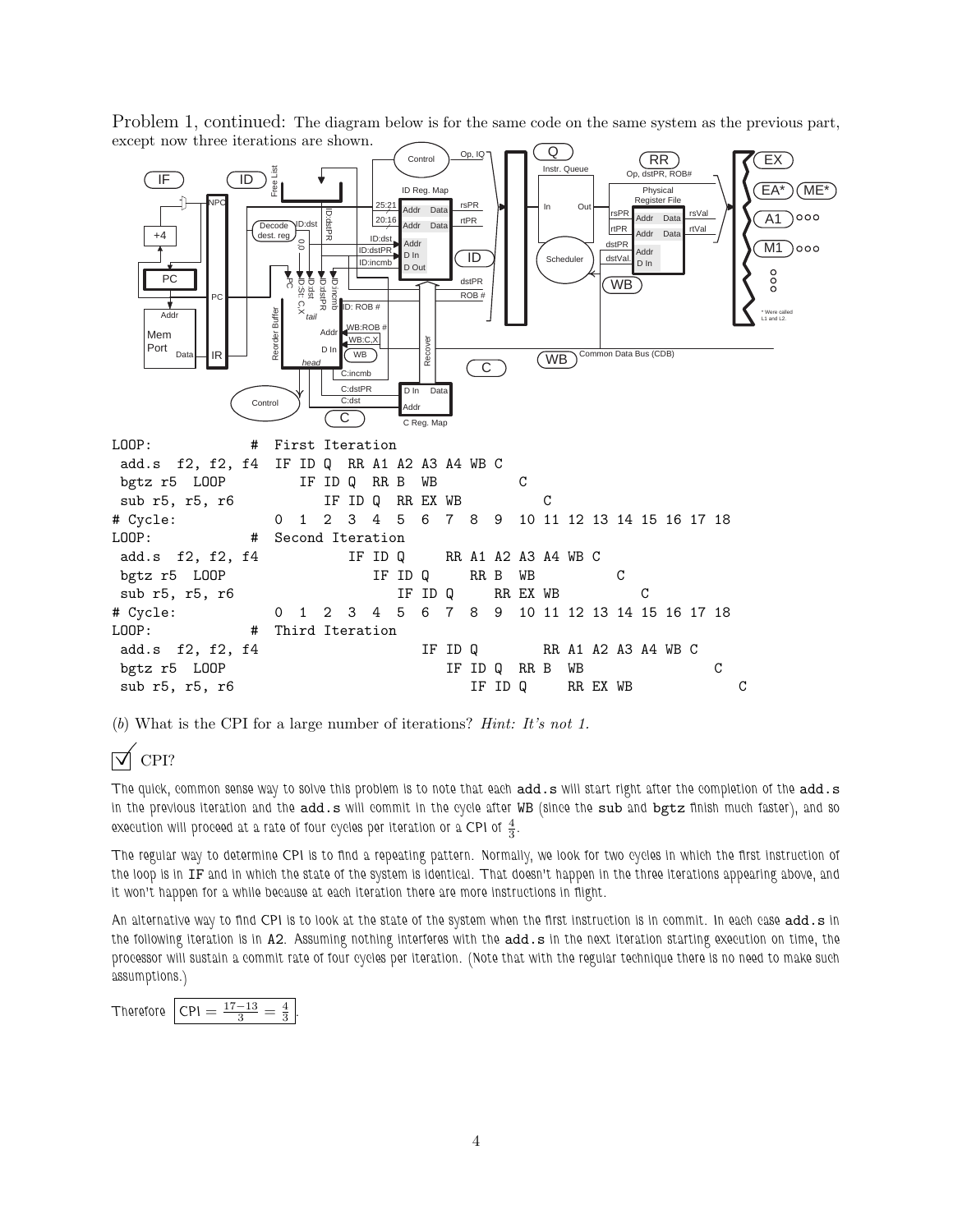### Problem 1, continued:

(c) Suppose the ROB can hold 256 entries and there are an unlimited number of physical registers. Assuming a very large number of iterations, at about what cycle will fetch stall?



 $\overrightarrow{\mathcal{M}}$  Fetch will stall at cycle  $\approx$ 

Instructions are being fetched at 1 instruction per cycle and committed at a rate of  $\frac{3}{4}$  IPC. Let  $n(c)$  denote the number of instructions in the reorder buffer at cycle  $c,$  then  $n(c)=c-\frac{3}{4}(c-9)$  for  $c\geq 9.$  (Note that no instructions are committed until cycle 9.) Solving for  $c$  yields  $c = 4n(c) - 27$ , substituting  $n(c) \rightarrow 256$  gives  $\mid c = 997$  cycles  $\mid$ .

(d) Would the code above run faster on a four-way superscalar dynamically scheduled system with the same clock frequency and pipeline depth? Explain.

 $\sqrt{\phantom{a}}$  Circle One: Faster  $\sqrt{\phantom{a}}$  Not Faster

 $\nabla$  Because

Execution above is limited by the execution of the add.s. A superscalar system would fetch instructions faster but since the next add.s starts as soon as the previous one finishes, that won't help.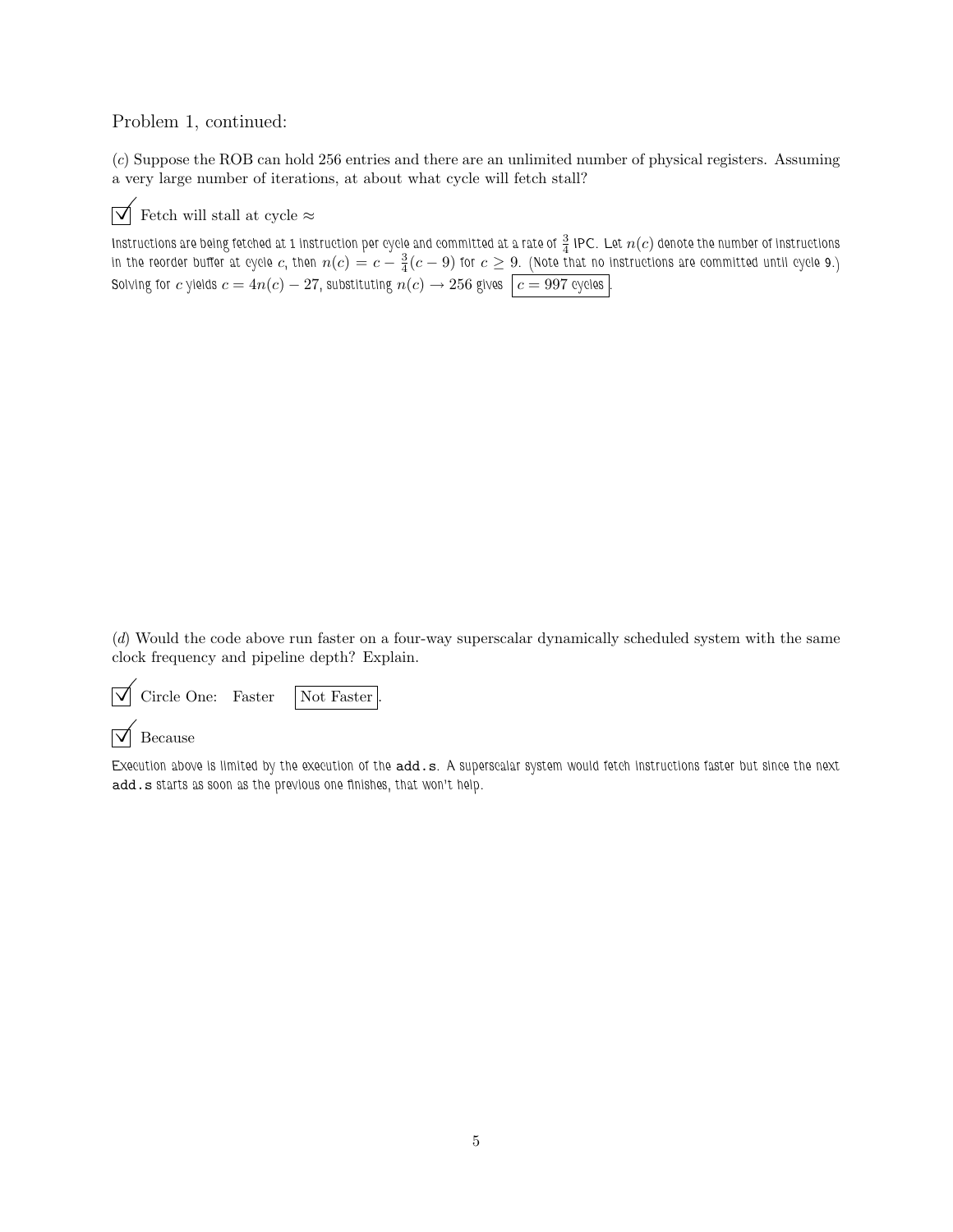Problem 2: The code fragments below run on three systems which are identical except for the branch predictor: One uses a **bimodal** predictor with a  $2^{14}$ -entry BHT, one uses a **local predictor** with an 8-outcome local history and a  $2^{14}$ -entry BHT, and one uses a **global predictor** with an 8-outcome global history. (25 pts)

(a) Provide the information requested below.

- All accuracies are after warmup.
- For the warmup time show the approximate number of times the predicted branch needs to be executed before the predictor reaches its warmup accuracy. Assume the 2-bit counters start out at 0 or 3, whichever is worse.

```
BIG:addi r3, r0, 3
LP: bne r3, r0 LP # Iterates four times.
      addi r3, r3, -1
      lw r1,0(r2)
C2: beq r1, 0 SK # T N T T N T N T T N T T N T N T T N T ...
      nop
      nop
SK: j BIG
      addi r1, r1, 4
     Bimodal: accuracy on C2: 60%
\overrightarrow{\bigvee} Bimodal: warmup time on C2: 8 executions
\sqrt{\phantom{a}} Local: accuracy of C2: \sqrt{\phantom{a}} 100%
\boxed{\bigvee} Local: warmup time on C2: \boxed{\approx 8 + 2 \times 5} = 18 executions
\overline{\sqrt{\ }} Local: smallest history size needed for 100% accuracy on C2: \overline{\phantom{a}} (If LP ignored would be 4 outcomes.)
\sqrt{\frac{1}{100}} Global: accuracy on C2: \sqrt{\frac{80\%}{100}}\boxed{\checkmark} Global: warmup time on C2: \boxed{\approx 1+6+2=9} executions
\overline{\blacktriangledown} Global: smallest history size needed for 100% accuracy on C2: \overline{4 \times 5} = 20
```
See next page for discussion of solution.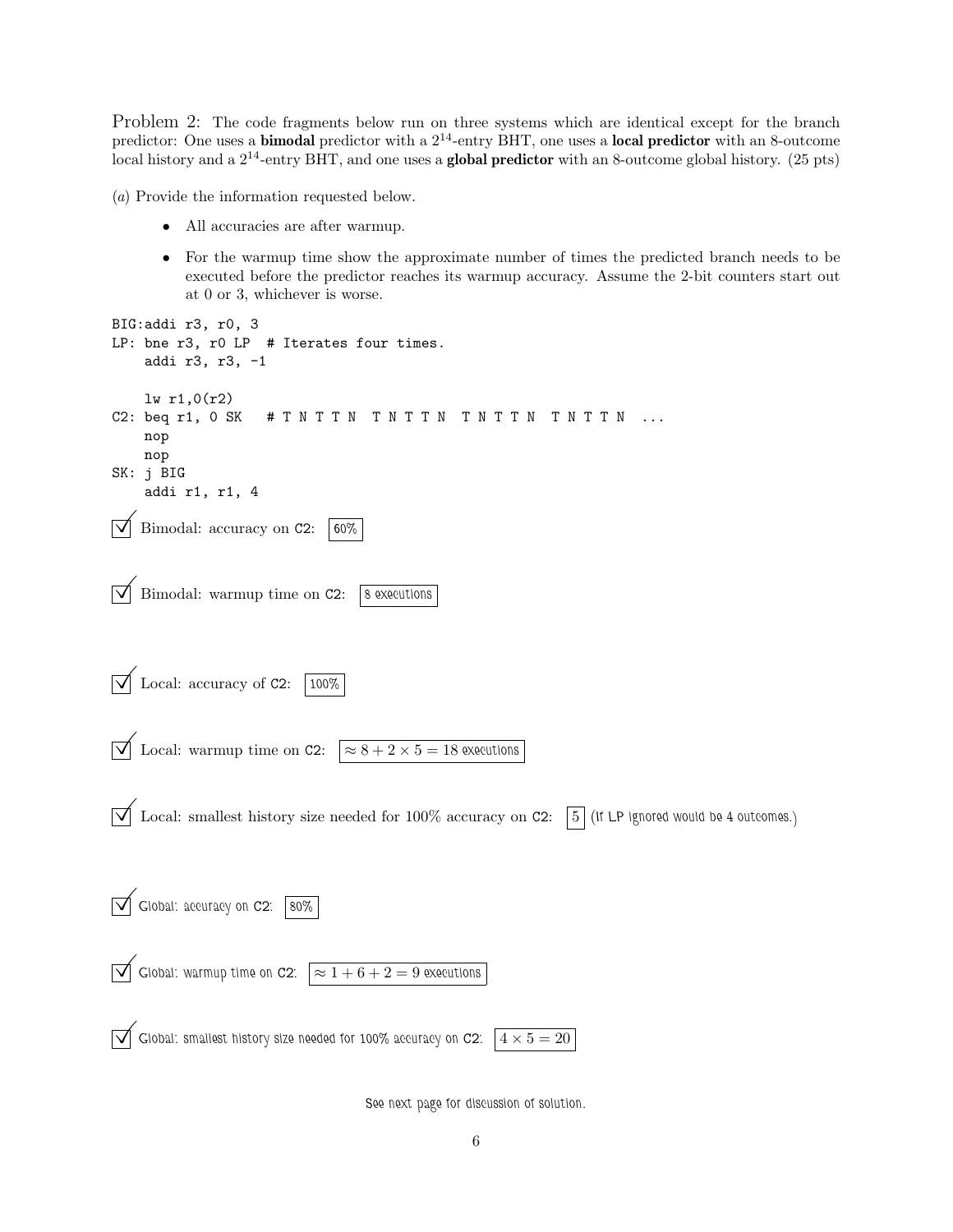#### Problem 2, continued:

The code below is repeated from the previous page with stuff added to show how to compute bimodal prediction accuracy.

```
BIG:addi r3, r0, 3
LP: bne r3, r0 LP # Iterates four times.
   addi r3, r3, -1
   lw r1,0(r2)
# Comments show solution work for bimodal accuracy.
# Execution Num # 0 1 2 3 4 5 6 7 8 9 10 11 12 13 14
C2: beq r1, 0 SK # T N T T N T N T T N T N T T N ...
# Counter: 0 1 0 1 2 1 2 1 2 3 2 3 2 3 2 3 2 ...<br># Prediction: N N N N N T N T N T T T T T T T T
               # Prediction: N N N N T N T N T T T T T T T T
# Correct x x x x x x x x x x
   nop
   nop
SK: j BIG
   addi r1, r1, 4
# Global history, C2 outcomes in upper case, LP outcomes in lowercase.
# T tttn N tttn T tttn T tttn N tttn T tttn N tttn T tttn T tttn N tttn ...
```
General: Branch C2 has an outcome pattern of length 5: TNTTN.

A branch is warmed up when the 2-bit counters it uses reach the correct value. Bimodal is easiest since it uses just one counter. If the branch is highly biased it will take two executions to warm up a counter. Branch C2 is biased, but not highly so it will take more. More on bimodal further below. For the other predictors you need to compute how many counters they use (by finding the number of local or global history patterns used to predict them). See the discussion of those predictors, below.

Bimodal: The code above shows the 2-bit counter used by the bimodal predictor to predict branch C2. A repeating pattern is established after execution 9 (see the numbers in the diagram), in which the counter value is 2, it is also 2 after 14, and so the pattern will repeat. With 3 out of 5 correct the accuracy is 60%.

Bimodal just uses one counter. Since C2 is not highly biased it will take more than 2 executions to warm it up, from the diagram above it can be seen that it takes about 8.

Local: The 5-outcome pattern easily fits in the 8-outcome history so prediction accuracy is 100%. After 8 executions (the length of the local history) there will be 5 different local histories for C2: TNTTNTNT, NTTNTNTT, TTNTNTTN, TNTNTTNT, NTNTTNTN. At worst, each will take two executions to warm up, so the warmup time is  $8 + 5 \times 2 = 18$  executions.

If ignoring the LP branch the smallest history size would be 4. Two would not be enough because NT can be followed by an N or T; three is not enough because TNT can be followed by an N or T. If the LP branch is considered then 4 is not enough because patterns TTNT and TNTT occur with both branches, LP and C2, and the subsequent outcomes differ. Five outcomes are sufficient.

Global: The first step in solving this is determining the global histories seen when making the prediction. Between each outcome of C2 there are four executions of LP (SK doesn't count because it's a jump, not a branch). The global history is shown in the bottom of the code above, the history used when predicting C2 is the eight outcomes just before an upper-case letter, for example,  $\tan N$ tttn and ttn T tttn. In fact, these are the only two distinct global histories see when predicting C2. Pattern ttn N tttn is seen twice, in both cases before a taken branch, so its predictions will always be correct. Pattern  $ttn$   $T$   $ttn$  is seen three times, once before a T outcome and twice before an N outcome, and so after warmup it will predict N and be correct  $\frac{2}{3}$  of the time. The overall prediction accuracy is  $\frac{1}{5}$   $\left(2 \times 1 + 3 \times \frac{2}{3}\right) = \frac{4}{5}$ .

A hand analysis shows that the counter for  $\tan T$  ttn warms up in 6 executions (assuming a worst-case start value of 3), being highly biased, the counter for ttn N tttn warms up in 2 executions. The patterns above will not be seen until after the first iteration, so the total warmup time is  $1+6+2=9$  executions.

For 100% accuracy the global history must hold four outcomes of C2 (see the discussion for the local predictor). It takes 5 global outcomes to capture one C2 outcome, so for four C2 outcomes the global history length must be 20 outcomes.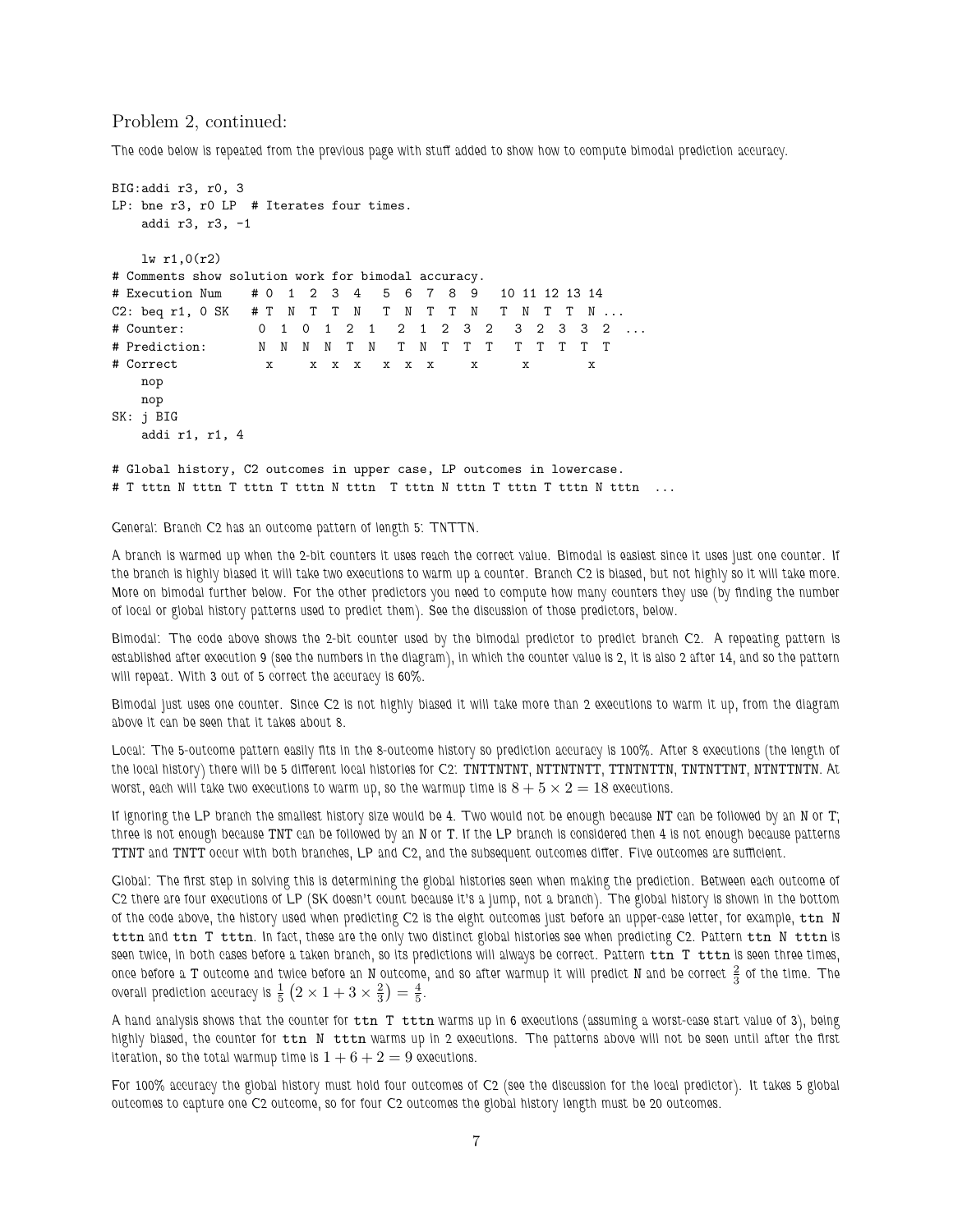#### Problem 2, continued:

(b) The code below is similar to the code on the previous page except the four-iteration loop has been replaced by two random branches. Each random branch will be taken with probability .5 and the outcome is independent of everything, including the other random branch.

```
BIG:lb r3, 0(r4)
    beq r3, r0 S2 # Random.
    lb r3, 1(r4)
S2: beq r3, r0 S3 # Random.
    addi r4, r4, 2
S3: nop
    lw r1,0(r2)
C2: beq r1, 0 SK # T N T T N T N T T N T N T T N T N T T N ...
    nop
    nop
SK: j BIG
    addi r1, r1, 4
# Solution - Global History.
# Upper case is C2, r is first random branch, s is second random branch;
# r and s can be either taken or not-taken.
# T r s N r s T r s T r s N r s r s T r s N r s T r s T r s N r s ..
   Global: accuracy on C2: \|\ 80\%Explain using GHR values.
   Global: warmup time on C2:
                                              ^6 executions
   Explain using GHR values.
   Global: smallest history size needed for 100% accuracy on C2: 4 \times 3 = 12
```
Explain using GHR values.

This loop brings good news and bad news. The good news is that an eight-outcome global history will hold two C2 outcomes. The bad news is that it doesn't help, and warmup time is worse.

Accuracy: The global history patterns when predicting C2 are: rsTrsTrs, rsNrsTrs, and rsTrsNrs, where each r and s can be either taken or not taken. A pattern of the form  $rsTrsTrs$  occurs once and is always followed by an N so it predicts at 100%. Form rsNrsTrs occurs twice and is followed by an N or T, its accuracy will be discussed further below. Form rsTrsNrs occurs twice and is always followed by a T, so it predicts at 100%.

As the alert reader guessed,  ${\tt rsTrsNrs}$  is being called a "form" because it represents  $2^6\,=\,64$  patterns, one for each distinct outcome of the random branches. For forms rsTrsNrs and rsTrsTrs the only impact of this diversity is increased warmup time. Each pattern still takes at worst 2 outcomes to warm up, but each form represents 64 patterns.

For pattern rsNrsTrs there is also an impact on accuracy. If r and s were always taken, then the counter for rsNrsTrs would see outcomes T N T N T ..., and so the prediction accuracy would be 50% if the initial value of the counter were 0, 2, or 3; if the counter were 1 the accuracy would be 0%. Since  $r$  and  $s$  are random each counter sees a random subset of  $T$  N  $T$  N  $T$  N, since that subset is balanced between T's and N's, it is equally likely that the counters predict taken or not taken. (Actually, when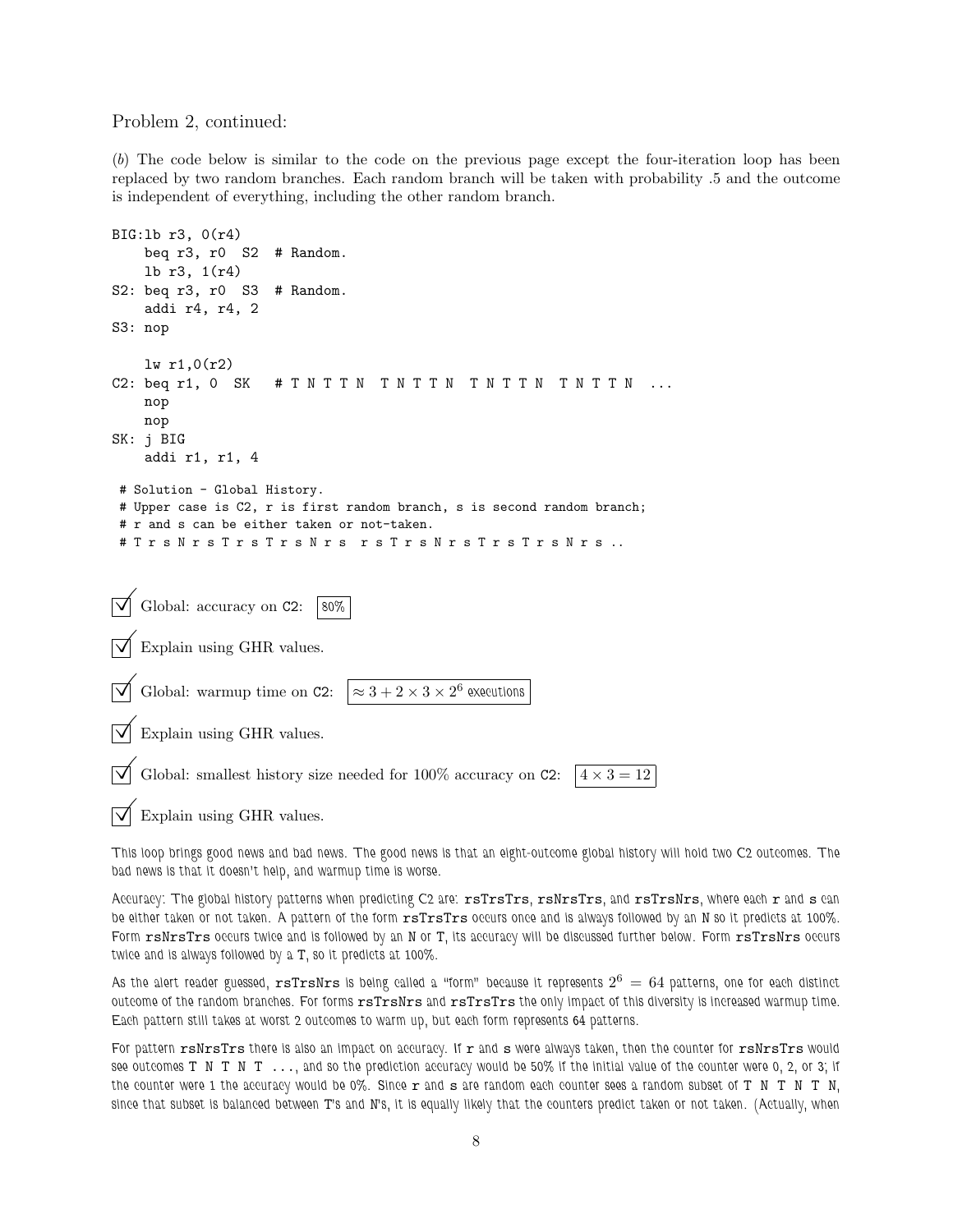the next C2 outcome is T there is a tiny bias towards predicting N, and vise versa.) So the prediction is random, uniform (between T and N), so the prediction accuracy for form rsNrsTrs will be 50%. The overall prediction accuracy is then still 80%.

As stated above, the worst-case warmup time for the highly biased patterns is 2 outcomes each. Assume the same is true for rsNrsTrs, though it will actually be larger. If the random branches uncharacteristically did not repeat a pattern, the total warmup time for all three forms would be  $\check3+3\times 2^6\times 2$ , but that's unlikely. Since branches are random there is no precise warmup time, instead the solution will be to find the number of executions at which the probability that the 2-bit counter used for a prediction is warmed up is .05. Let  $x$  denote the number of times form  ${\tt rsNrs}$  appears, and suppose without loss of generality that we are predicting  $t$ t $N$ tt $T$ tt (the  $x+1$  time the form appears). The probability that  $t$ t $N$ t $t$ t $t$ t is seen a particular time is  $\frac{1}{64}$ , the probability it's not seen a particular time is  $1-\frac{1}{64}$  and the probability it's not been seen in the past  $x$  executions is  $\left(1-\frac{1}{64}\right)^{24}$ . The probability that it's been seen exactly once is  $\left(1-\frac{1}{64}\right)^{x-1}\frac{1}{64}x$ . The probability that it's been seen less than 2 times is the sum,  $\left(1-\frac{1}{64}\right)^x+\left(1-\frac{1}{64}\right)^{x-1}\frac{1}{64}x$ . So to find the warmup time for this pattern solve  $\left(1-\frac{1}{64}\right)^x+\left(1-\frac{1}{64}\right)^{x-1}\frac{1}{64}x=0.05$ for  $x.$  Using a symbolic math program (Mathematica) that yields  $x=301.7.$  So the total warmup time is  $3\times 301.7.$   $Grading$ note: no one got it quite that close.

An acceptable answer to the problem would be a warmup time of  $3\times 2\times 2^6$  executions, which is the boxed answer before the explanation.

The minimum history size has to be large enough to hold 4 C2 outcomes. It takes three global outcomes to hold one C2 outcome, so the minimum history size is 12 outcomes.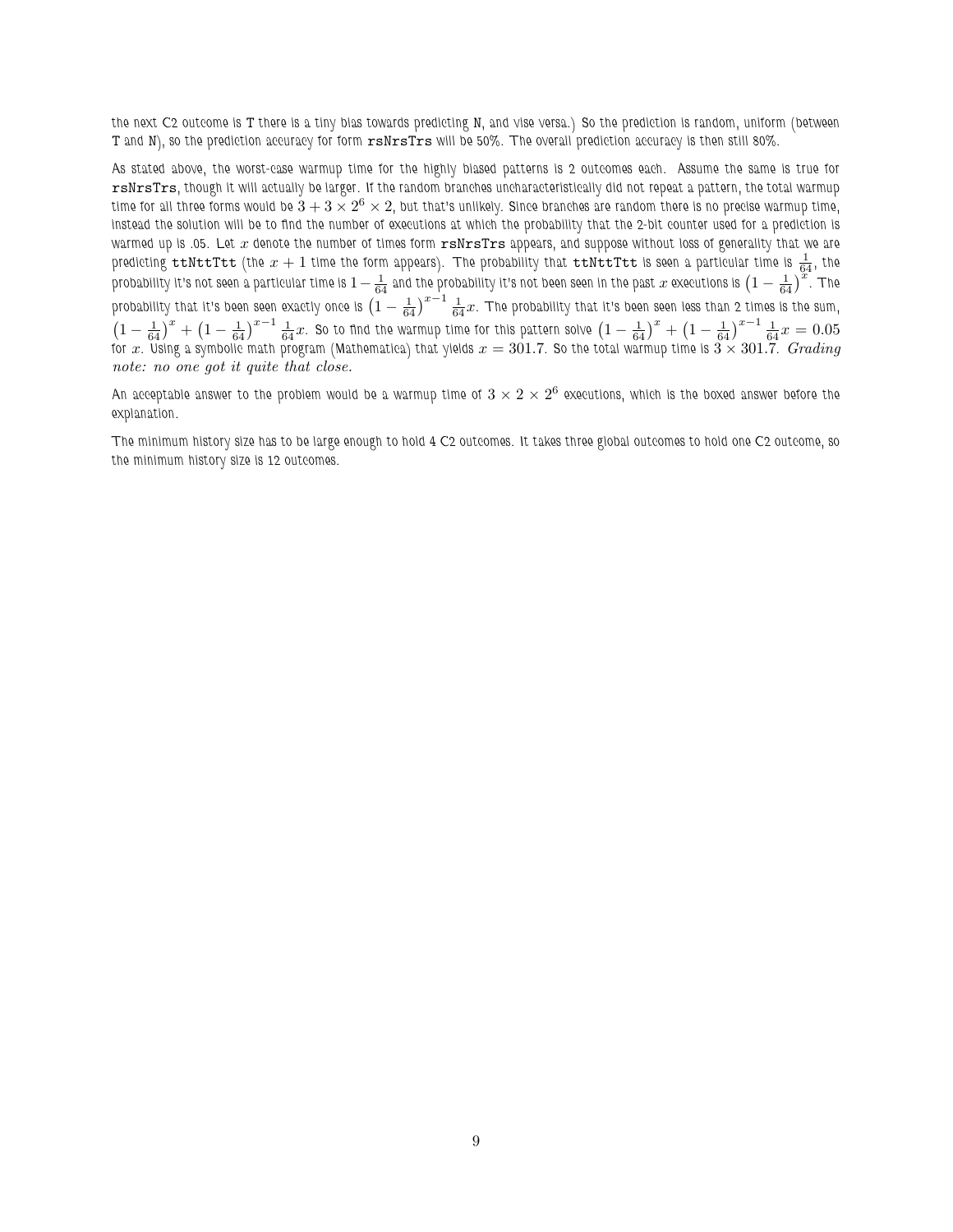Problem 3: The diagram below is for a 64-MiB (2<sup>26</sup>-character) 16-way set-associative cache on a system with the usual 8-bit characters. (20 pts)

(a) Answer the following, formulæ are fine as long as they consist of grade-time constants.

 $\overrightarrow{\bigvee}$  Fill in the blanks in the diagram.



 $\triangledown$  Show the address bit categorization. Label the sections appropriately. (Alignment, Index, Offset, Tag.)



 $\overline{\sqrt{\ }}$  Memory Needed to Implement (Indicate Unit!!): It's the cache capacity plus  $16 \times 2^{22-9} (32-22+1)$  bits.

 $\overline{\mathcal{A}}$  Line Size (Indicate Unit!!): Line size is  $2^9 = 512$  characters.

 $\overline{\sqrt{\ }}$  Show the bit categorization for a direct mapped cache with the same capacity and line size.

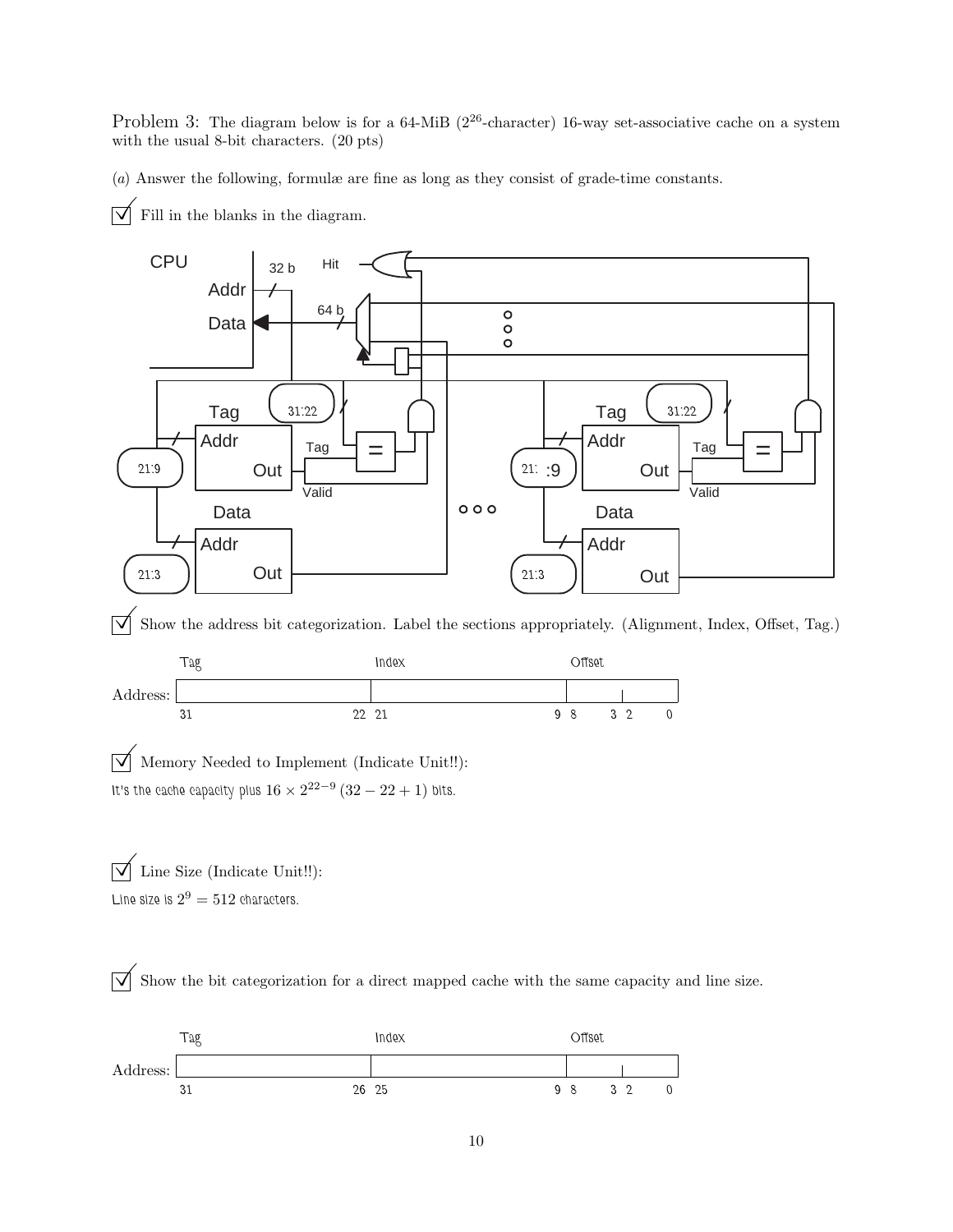Problem 3, continued: For the problems on this page use the cache from the previous page.

(b) The code below runs on the same cache as the first part of this problem. Initially the cache is empty; consider only accesses to the array.

 $\overline{\vee}$  What is the hit ratio running the code below? Explain

```
double sum = 0.0;
char *a = 0x2000000; // sizeof(char) = 1 character.
int i;
int ILIMIT = 1 << 27; // = 2^{27}for(i=0; i<ILIMIT; i++) sum += a[ i ];
for(i=0; i<ILIMIT; i++) sum += a[i];
```
The line size is  $2^9=512$  characters and the size of an array element is one character. Therefore each miss will be followed by 511 hits. The hit ratio for the first loop will be  $\frac{511}{512}.$  Will  $\mathtt{a[O]}$  still be cached when the second loop starts? The cache capacity is given as  $2^{26}$  characters and the first loop accesses  $2^{27}$  characters, so they can't all fit. The cache will replace the least-recently used line within a set, and so a[0] won't be cached when the second loop starts. In fact, nothing brought in by the first loop is used in the second loop so the overall  $\left| \right.$  hit ratio is  $\frac{511}{512}$   $\left| \right|$ .

(c) The slightly different code below runs on the same cache as the first part of this problem. Initially the cache is empty; consider only accesses to the array.

 $\overline{\vee}$  Find the hit ratio. Very briefly explain.

```
double sum = 0.0;
char *a = 0x2000000; // sizeof(char) = 1 character.
int i;
int ILIMIT = 1 \leq 27;
for(i=0; i<IIIMIT; i++) sum += a[i];for(i=ILIMIT-1; i>=0; i--) sum += a[i];
```
The only difference here is that the second loop iterates backward. The last element accessed by the first loop is  $\mathtt{a}[2^{27}-1]$  , which is also the first element accessed by the second loop and so the second loop will start out with a hit (and 511 more while it consumes the line). Since the cache can hold half the array, half of the execution of the second loop will have a 100% hit ratio. The overall

| 3 511 1 512<br>hit ratio is<br>$\overline{4}5\overline{12}$ +<br>$4\,512$ |
|---------------------------------------------------------------------------|
|---------------------------------------------------------------------------|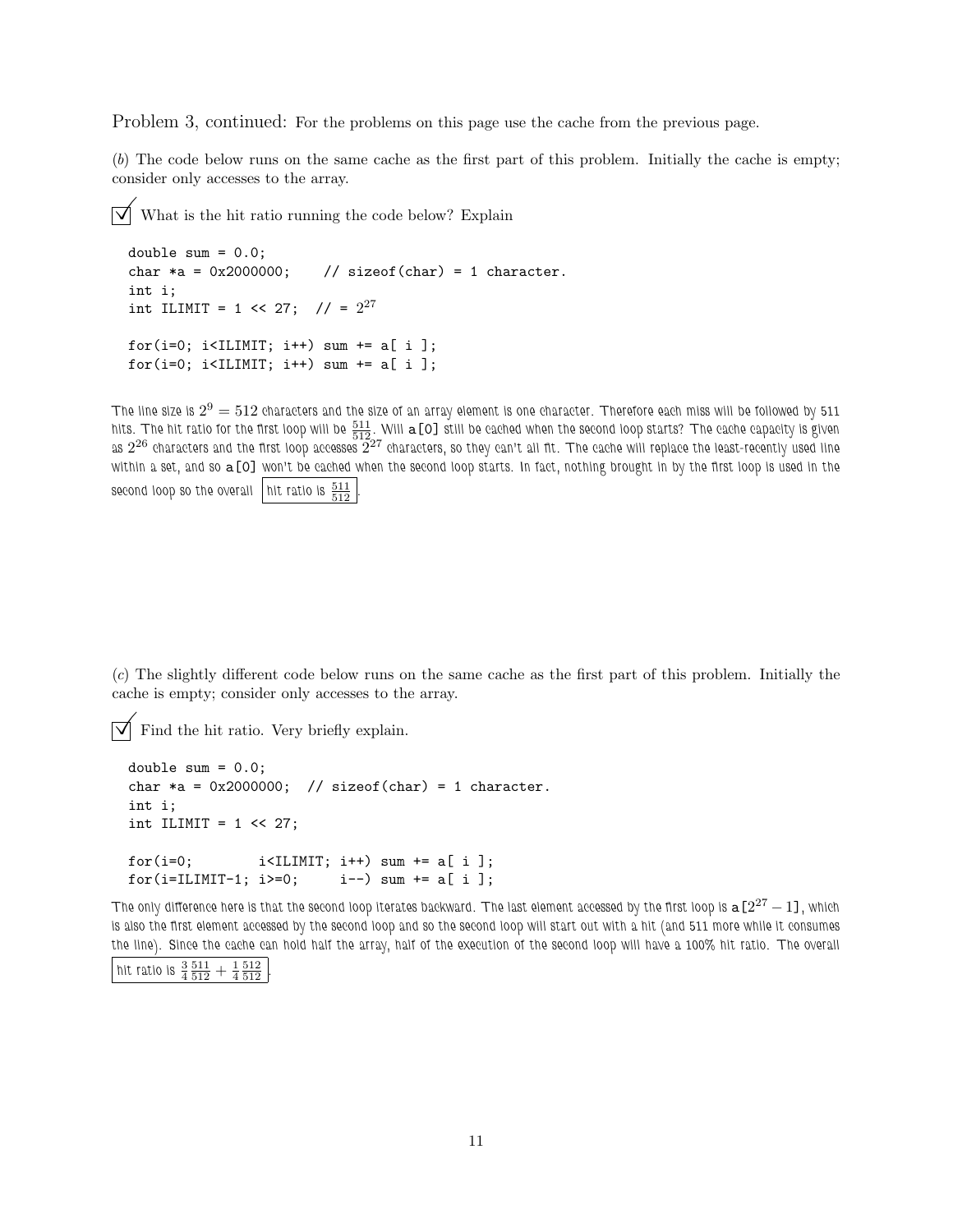Problem 4: Answer each question below.



The add did need to stall so the  $r2$  value could be bypassed from the  $Iw$ . However there is no way the control logic could know this in cycle 2 because the add had not yet arrived.

| # Cycle                                      |  |                              |  | 0 1 2 3 4 5 6 7              |  |
|----------------------------------------------|--|------------------------------|--|------------------------------|--|
| lw r2, 0(r4)<br>IF ID EX ME WB               |  |                              |  |                              |  |
| add r1, r2, r3                               |  | IF ID $\rightarrow$ EX ME WB |  |                              |  |
| xor r5, r6, r7                               |  |                              |  | IF ID $\rightarrow$ EX ME WB |  |
| Fix:                                         |  |                              |  | $IF \rightarrow ID EX ME WB$ |  |
| $\sqrt{\ }$ Fix.                             |  |                              |  |                              |  |
| $\sqrt{\phantom{a}}$ Was impossible because: |  |                              |  |                              |  |

In cycle 3 the ID stage holds two instructions, add and xor. It only has room for one.

add.d f0, f2, f4 IF ID A1 A2 A3 A4 ME WB Fix: IF ID A1 A2 A3 A4 WF  $\nabla$  Fix.

 $\triangledown$  Was impossible because:

Floating point instructions do not pass through the ME stage, and they use WF for writeback.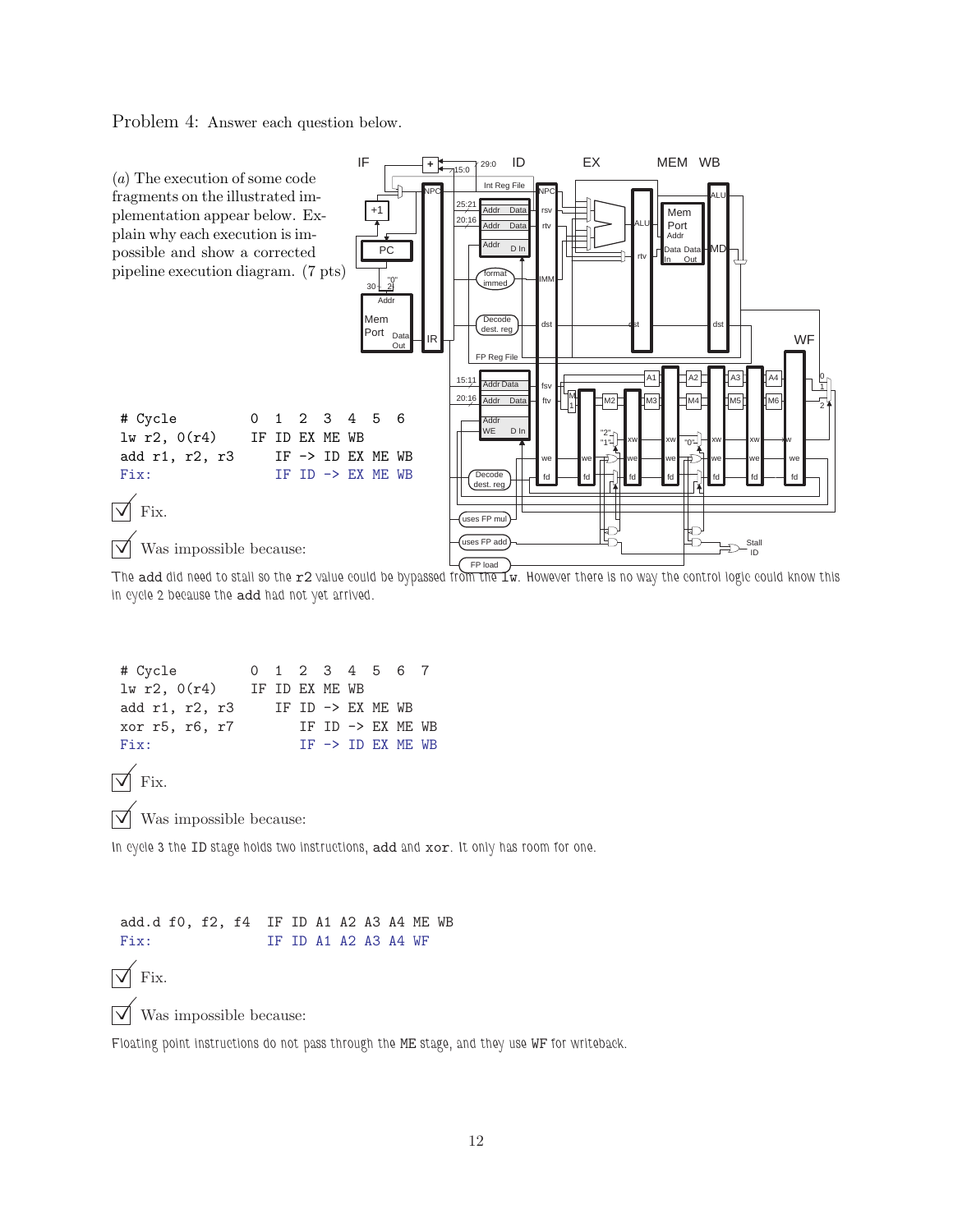(b) For each feature below indicate whether it is usually a feature of the ISA or the implementation, and explain why it's not a feature of the other. (7 pts)

Feature: The opcode can be found in bits 31:26.



Why not the other?

The ISA should define everything you need to know to write a program (or to write a compiler). That would have to include instruction coding, including the position of the opcode field. If it were in the implementation then a compiler would have no idea where to place the opcode and different implementations could expect the opcode bits in different positions, so there would be no compatibility.

Feature: The add in the code below will stall for one cycle.



Why not the other?

The ISA in principle could specify that the add should stall, but that would overly constrain implementations. If an implementation technique were developed that would allow the add execute without a stall it could not be used in the implementation of this ISA.

Feature: Two consecutive delayed (as in MIPS) branches will yield unpredictable results.

bneq r1, r2 DEST1 beq r3, r4 DEST2 addi r5, r6, r7

ISA or Implementation?

Why not the other?

The ISA specifies what programs do. Normally, an ISA would either say such pairs are illegal, in which case an implementation might raise an exception on such code, or it might say such pairs are fine (just execute one instruction at DEST1 then continue at DEST2), in which case the implementation must handle them properly. Leaving it up to the implementation would break compatibility because each might handle such pairs differently.

Feature: Integer addition overflow raises exception.

ISA or Implementation?

Why not the other?

The ISA specifies the behavior of the program, including whether instructions raise exceptions. If it were up to the implementation then code would not be portable.

Note that the question is about whether overflow raises an exception, it is not about what the exception handler should do. The handler is part of the operating system, not the ISA or implementation.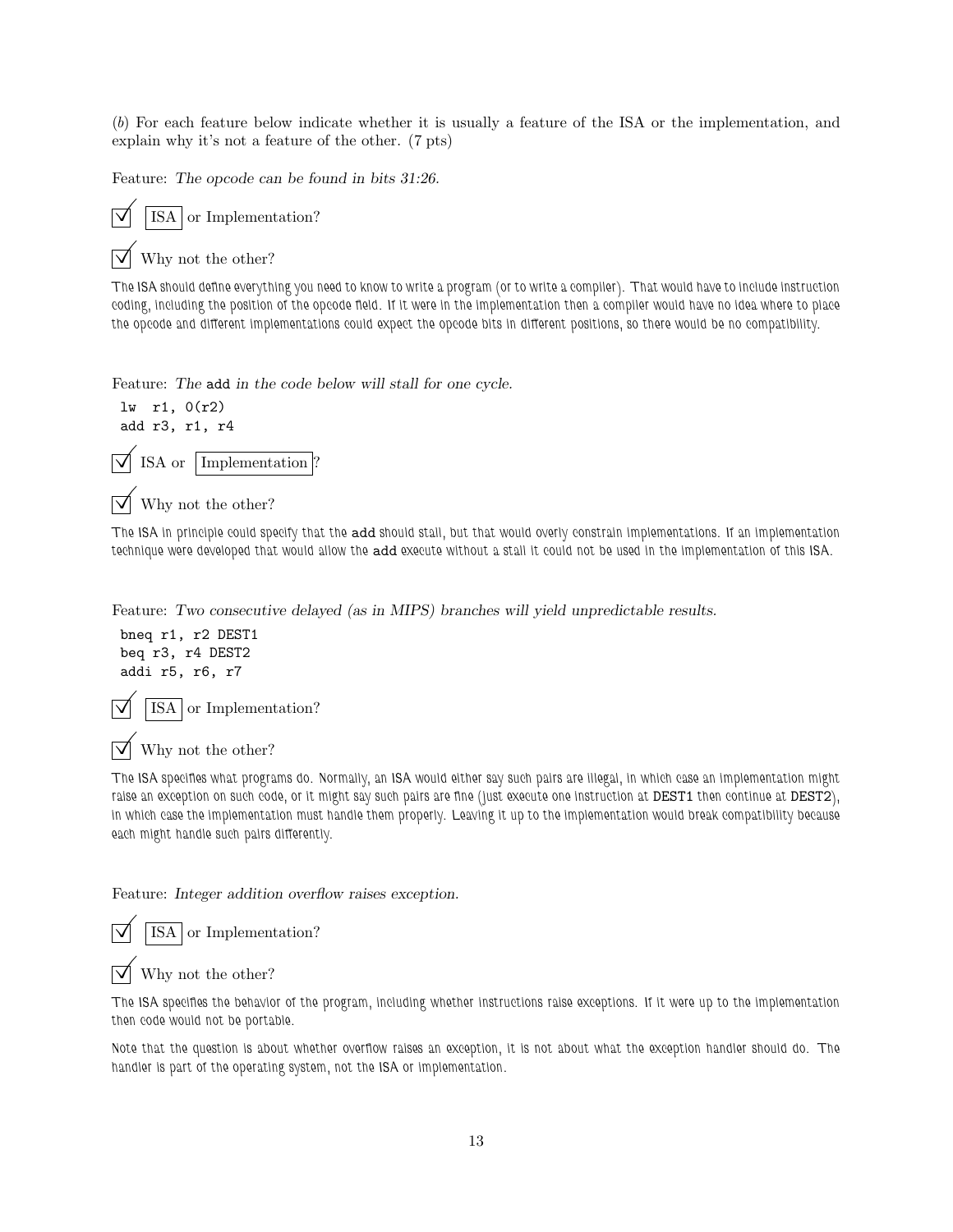(c) Consider the use of a packed-operand 8-bit add (of the type described in class) to speed up the code fragments below. For each fragment indicate whether it's certainly feasible, feasible with certain assumptions, or not feasible. (6 pts)

```
extern char *a, *b, *c;
for(i=0; i<1024; i++) a[i] = b[i] + c[i];\triangledown Circle One: No. Yes! | Yes, assuming ...
```
## Explain.

Yes assuming that saturating arithmetic is okay. That is, if the program expects  $120 + 10 = -126$  (because of overflow), then saturating arithmetic would break the program. If, on the other hand the program works correctly with  $120 + 10 = 127$  (because of saturation), then packed operand instructions should work fine.

```
extern int *a, *b, *c;
for(i=0; i<1024; i++) a[i] = b[i] + c[i];\overrightarrow{\mathsf{V}} Circle One: No. Yes! Yes, assuming ...
```
#### Explain.

Assuming that despite the use of integers, array elements are in the range [−128, 127] and a sum is also in the range or that saturation is okay.

```
extern char *a, *b, *c;
for(i=1; i<1024; i++) a[i] = a[i] + a[i-1];
```

```
Circle One: \boxed{\phantom{1} No.} Yes! Yes, assuming ...
```
## $\nabla$  Explain.

To compute  $a[i]$  element  $a[i-1]$  is needed so there is no easy way to do this in parallel with packed operand instructions.